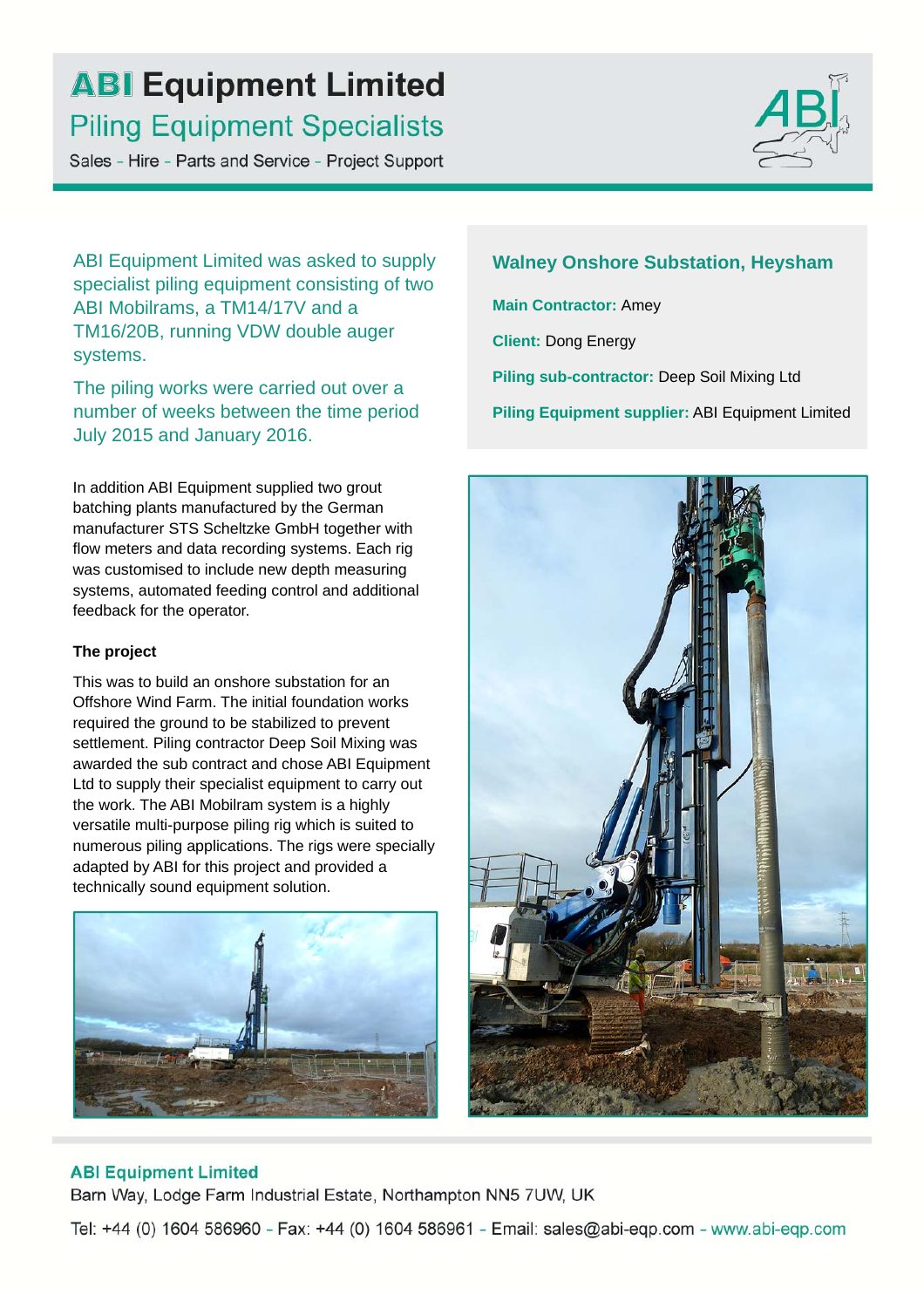# **ABI Equipment Limited Piling Equipment Specialists**

Sales - Hire - Parts and Service - Project Support

## **The Piles**

There were a total of approximately 1250No wetmixed columns to be installed. These were to be arranged in a grid pattern on  $2 - 4$  m centres. Over 30,000 m2 of land required to be stabilized. The columns were Ø1500mm and varied in depth up to 10.0m, of which the majority were approximately 7.5m long. The ground conditions were clay on top of alluvium silts on top of sands and gravels.

## **Wet Soil Mixing**

The technique of wet soil mixing was used. This process is an insitu ground improvement technique that enhances the characteristics of weak soils by mechanically mixing them with a cementitious binder. The action of mixing materials, cement and water to form grout, with soil causes the properties of the soil to become more like soft rock.





## **ABI Equipment Limited**

Barn Way, Lodge Farm Industrial Estate, Northampton NN5 7UW, UK

Tel: +44 (0) 1604 586960 - Fax: +44 (0) 1604 586961 - Email: sales@abi-eqp.com - www.abi-eqp.com